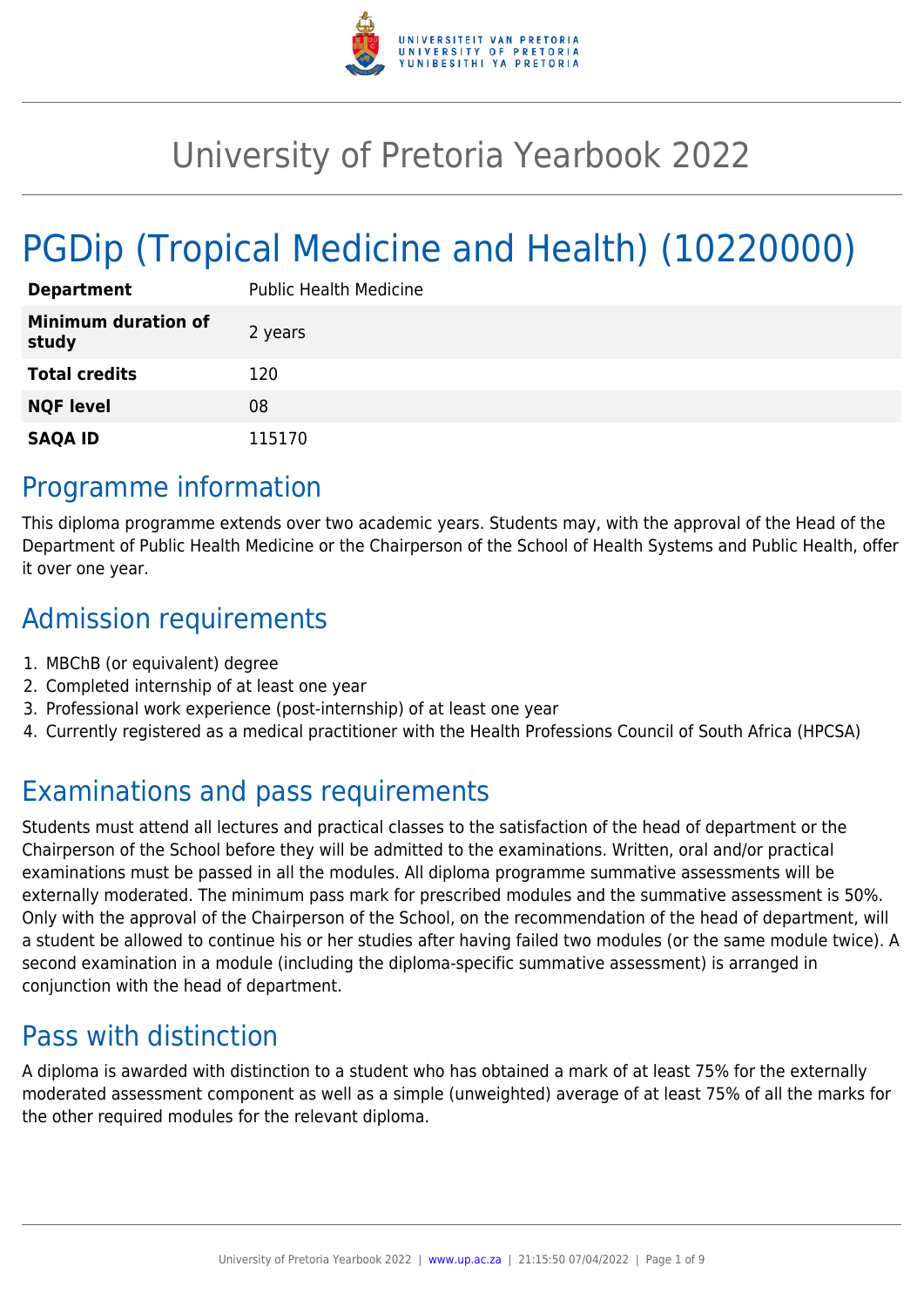

# General information

### **Concurrent registration for two study programmes**

- i. In accordance with the stipulations of the General Regulations, which is mutatis mutandis applicable in the case of postgraduate diploma study, the permission of the Dean is required for concurrent registration, subject to the regulations applicable to the fields of study in question and to any other stipulations the Dean may prescribe. Such a concession may be withdrawn by the Dean if the student does not perform satisfactorily – all assignments and coursework must be completed on time. Concurrent registration will not be accepted as a reason for poor performance or not meeting deadlines for both study programmes.
- ii. In the case of registering concurrently for two study programmes in the School of Health Systems and Public Health and elsewhere, students must obtain the written consent of both the coordinator of their current programme and the coordinator of the second programme (or the track co-ordinator in the case of the MPH), and submit it with a substantiating letter to the School's Academic Programme Committee, for recommendation by the Chairperson of the School, after which the application is submitted to the Dean for approval.
- iii. The School of Health Systems and Public Health states that concurrent registration for two study programmes is a privilege and not a right.
- iv. Concurrent registration must be applied for annually and is granted based on academic performance in the primary degree/diploma programme. If the current field of study is a master's degree, then the second field of study can be a postgraduate diploma.
- v. If the current field of study is a postgraduate diploma, then the second field of study can be another postgraduate diploma.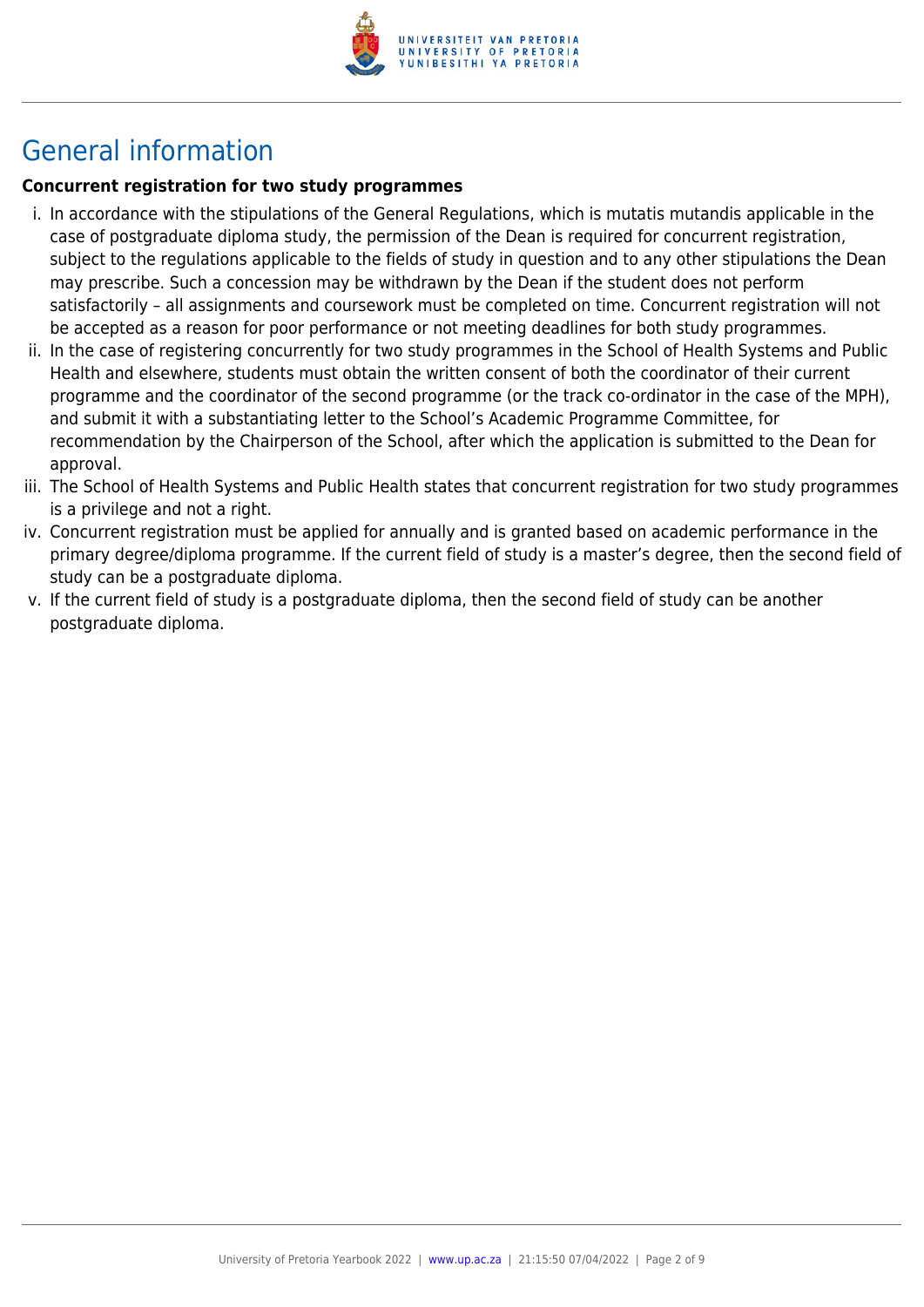

# Curriculum: Year 1

**Minimum credits: 120**

## **Core modules**

### **Principles of communicable disease control 777 (CDC 777)**

| <b>Module credits</b>                                    | 10.00                                     |  |
|----------------------------------------------------------|-------------------------------------------|--|
| <b>NQF Level</b>                                         | 08                                        |  |
| <b>Prerequisites</b>                                     | No prerequisites.                         |  |
| <b>Language of tuition</b>                               | Module is presented in English            |  |
| <b>Department</b>                                        | School of Health System and Public Health |  |
| <b>Period of presentation</b>                            | Year                                      |  |
| <b>Seminars in tropical health (Agent) 778 (CDC 778)</b> |                                           |  |
| <b>Module credits</b>                                    | 10.00                                     |  |

| <b>NQF Level</b>              | 08                                        |
|-------------------------------|-------------------------------------------|
| <b>Prerequisites</b>          | No prerequisites.                         |
| <b>Language of tuition</b>    | Module is presented in English            |
| <b>Department</b>             | School of Health System and Public Health |
| <b>Period of presentation</b> | Year                                      |

### **Seminars in tropical health (Environment) 779 (CDC 779)**

| <b>Module credits</b>         | 10.00                                     |
|-------------------------------|-------------------------------------------|
| <b>NQF Level</b>              | 08                                        |
| <b>Prerequisites</b>          | No prerequisites.                         |
| <b>Language of tuition</b>    | Module is presented in English            |
| <b>Department</b>             | School of Health System and Public Health |
| <b>Period of presentation</b> | Year                                      |
|                               |                                           |

### **Seminars in tropical health (Host) 780 (CDC 780)**

| <b>Module credits</b>         | 10.00                                     |
|-------------------------------|-------------------------------------------|
| <b>NQF Level</b>              | 08                                        |
| <b>Prerequisites</b>          | No prerequisites.                         |
| <b>Language of tuition</b>    | Module is presented in English            |
| <b>Department</b>             | School of Health System and Public Health |
| <b>Period of presentation</b> | Year                                      |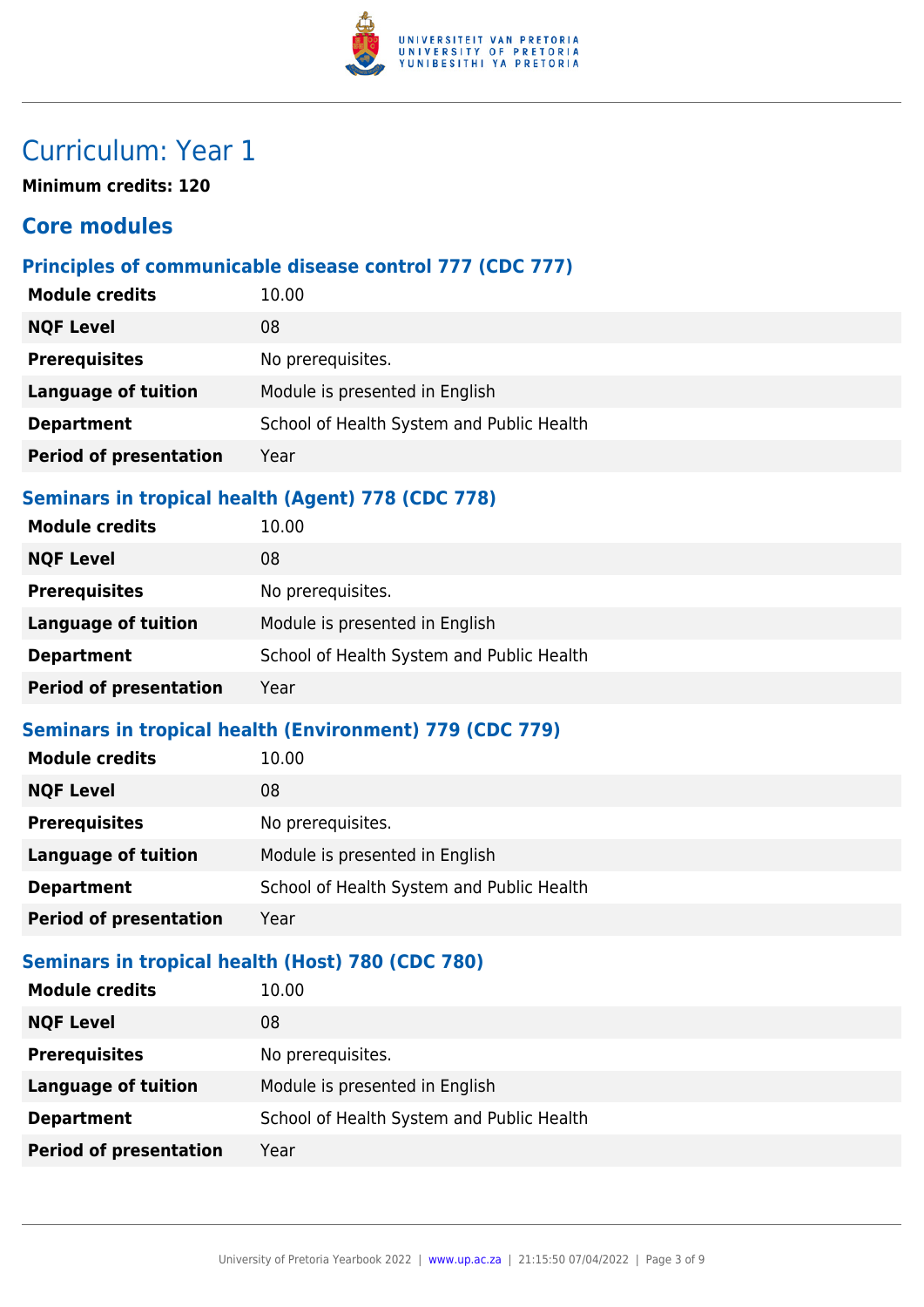

#### **Tropical health examination 784 (CDC 784)**

| <b>Module credits</b>         | 0.00                                                       |
|-------------------------------|------------------------------------------------------------|
| <b>NQF Level</b>              | 08                                                         |
| <b>Prerequisites</b>          | No prerequisites.                                          |
| <b>Language of tuition</b>    | Module is presented in English                             |
| <b>Department</b>             | School of Health System and Public Health                  |
| <b>Period of presentation</b> | Year                                                       |
|                               | Case studies in tropical medicine and health 785 (CDC 785) |
| <b>Module credits</b>         | 30.00                                                      |
| <b>NQF Level</b>              | 08                                                         |
| <b>Prerequisites</b>          | <b>CDS 771</b>                                             |
| <b>Language of tuition</b>    | Module is presented in English                             |
| <b>Department</b>             | School of Health System and Public Health                  |
| <b>Period of presentation</b> | Year                                                       |

#### **Module content**

Six case studies that involve either clinical cases or public health cases (such as outbreaks or other public health scenarios). The cases will be presented online, one every 6 weeks, during the second year of the diploma. The scenarios will be accompanied by questions that will require desktop research and thought as well as a mastery of the materials learned during the first year, in order to answer the questions well. Each case study will be worth 5 credits and an overall mark will be provided for the six case studies. A detailed study guide will be provided online

#### **Research report 786 (CDC 786)**

| <b>Module credits</b>         | 30.00                                     |
|-------------------------------|-------------------------------------------|
| <b>NQF Level</b>              | 08                                        |
| <b>Prerequisites</b>          | No prerequisites.                         |
| <b>Contact time</b>           | as scheduled with study leader            |
| <b>Language of tuition</b>    | Module is presented in English            |
| <b>Department</b>             | School of Health System and Public Health |
| <b>Period of presentation</b> | Year                                      |

#### **Module content**

This is a research report consisting of a case series of a group of three patients with a specific infectious disease; or an infectious disease theme. The cases are selected and written up to illustrate an important clinical principle or report on or to demonstrate a variation in presentations and/ or treatment responses etc. The series must "tell a story" and offer insight rather than merely recording the clinical details of the disease episodes (although such documentation is required as part of the report).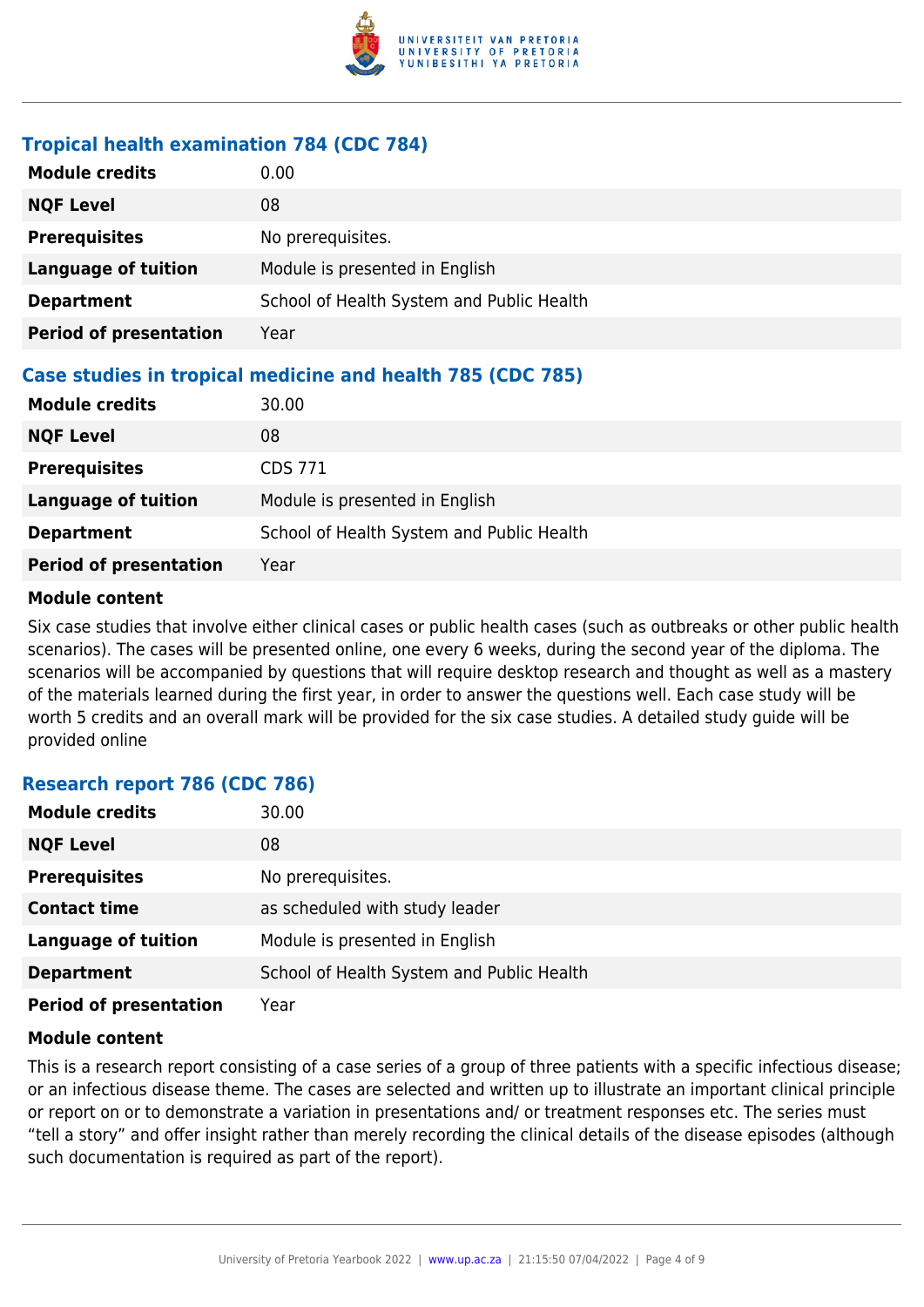

#### **Clinical tropical medicine 771 (CDS 771)**

| <b>Module credits</b>                        | 5.00                                      |
|----------------------------------------------|-------------------------------------------|
| <b>NQF Level</b>                             | 08                                        |
| <b>Prerequisites</b>                         | No prerequisites.                         |
| <b>Language of tuition</b>                   | Module is presented in English            |
| <b>Department</b>                            | School of Health System and Public Health |
| <b>Period of presentation</b>                | Year                                      |
| <b>Investigating outbreaks 775 (CDS 775)</b> |                                           |
| <b>Module credits</b>                        | 10.00                                     |
| <b>NQF Level</b>                             | 08                                        |
| <b>Prerequisites</b>                         | No prerequisites.                         |
| <b>Language of tuition</b>                   | Module is presented in English            |
| <b>Department</b>                            | School of Health System and Public Health |
| <b>Period of presentation</b>                | Year                                      |

#### **Module content**

Students will learn how to investigate and determine the cause of a disease outbreak for both when the disease in question is known and when the disease in question is unknown. They will learn how to use appropriate study designs and to calculate attack rates and odds ratios in order to investigate outbreaks. They will learn how to write outbreak investigation reports.

#### **Learning in public health 778 (PHM 778)**

| <b>Module credits</b>         | 5.00                                      |
|-------------------------------|-------------------------------------------|
| <b>NQF Level</b>              | 08                                        |
| Language of tuition           | Module is presented in English            |
| <b>Department</b>             | School of Health System and Public Health |
| <b>Period of presentation</b> | Year                                      |

#### **Module content**

Special introduction to fundamentals in Executive Leadership in health

The emerging student will be taught the fundamentals in executive leadership in healthcare systems which will form the basic platform or foundation for understanding the challenges for application of leadership modalities at the different levels of healthcare service delivery in the public health service and how to begin to think and analyse how the principles of executive leadership at their level of appointment can improve health service delivery.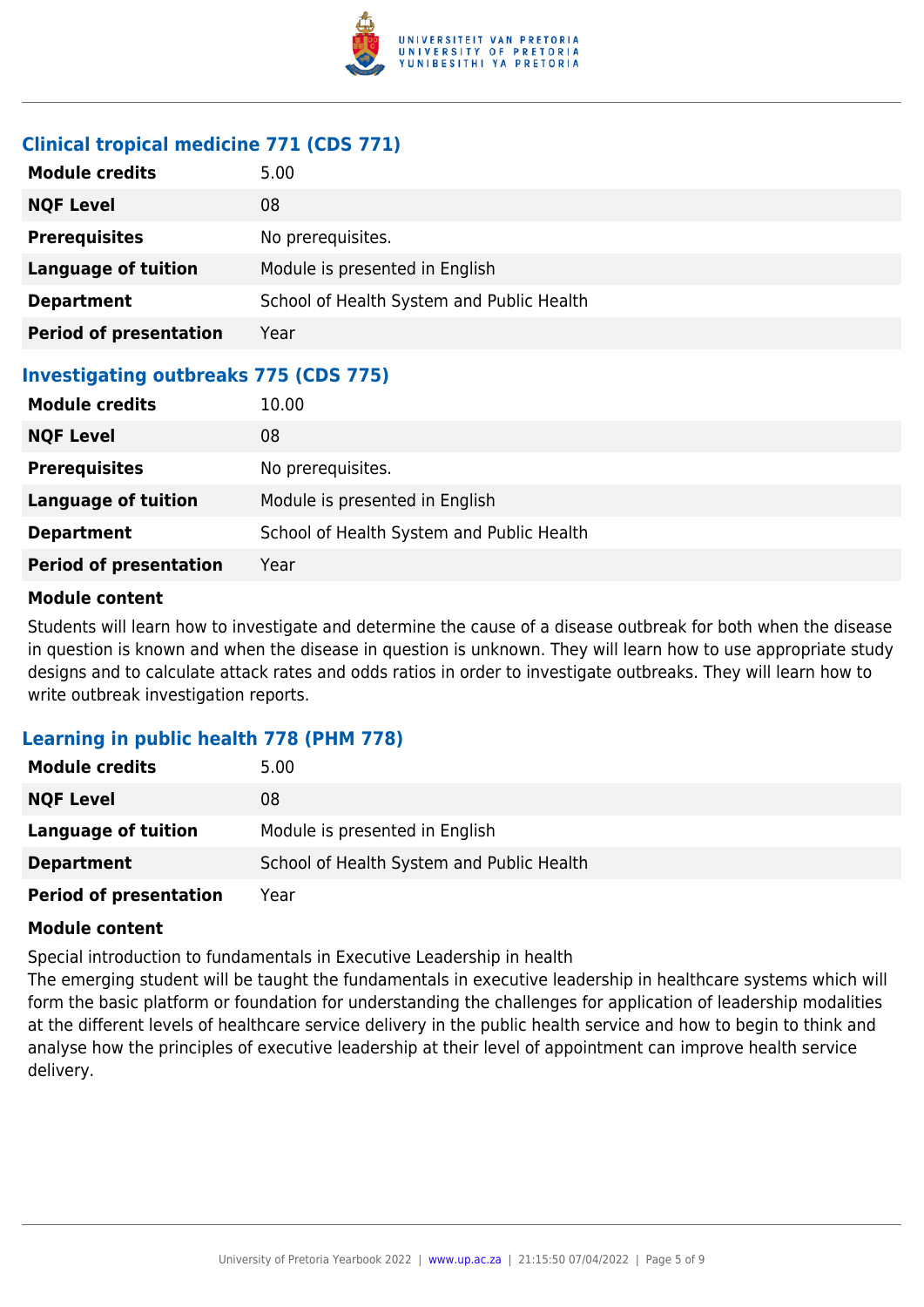

# Curriculum: Final year

**Minimum credits: 120**

# **Core modules**

### **Principles of communicable disease control 777 (CDC 777)**

| <b>Module credits</b>                             | 10.00                                     |
|---------------------------------------------------|-------------------------------------------|
| <b>NQF Level</b>                                  | 08                                        |
| <b>Prerequisites</b>                              | No prerequisites.                         |
| Language of tuition                               | Module is presented in English            |
| <b>Department</b>                                 | School of Health System and Public Health |
| <b>Period of presentation</b>                     | Year                                      |
| Saminars in tranical health (Agent) 778 (CDC 778) |                                           |

#### **Seminars in tropical health (Agent) 778 (CDC 778)**

| <b>Module credits</b>         | 10.00                                     |
|-------------------------------|-------------------------------------------|
| <b>NQF Level</b>              | 08                                        |
| <b>Prerequisites</b>          | No prerequisites.                         |
| <b>Language of tuition</b>    | Module is presented in English            |
| <b>Department</b>             | School of Health System and Public Health |
| <b>Period of presentation</b> | Year                                      |

### **Seminars in tropical health (Environment) 779 (CDC 779)**

| <b>Module credits</b>         | 10.00                                     |
|-------------------------------|-------------------------------------------|
| <b>NQF Level</b>              | 08                                        |
| <b>Prerequisites</b>          | No prerequisites.                         |
| <b>Language of tuition</b>    | Module is presented in English            |
| <b>Department</b>             | School of Health System and Public Health |
| <b>Period of presentation</b> | Year                                      |
|                               |                                           |

### **Seminars in tropical health (Host) 780 (CDC 780)**

| <b>Module credits</b>         | 10.00                                     |
|-------------------------------|-------------------------------------------|
| <b>NQF Level</b>              | 08                                        |
| <b>Prerequisites</b>          | No prerequisites.                         |
| <b>Language of tuition</b>    | Module is presented in English            |
| <b>Department</b>             | School of Health System and Public Health |
| <b>Period of presentation</b> | Year                                      |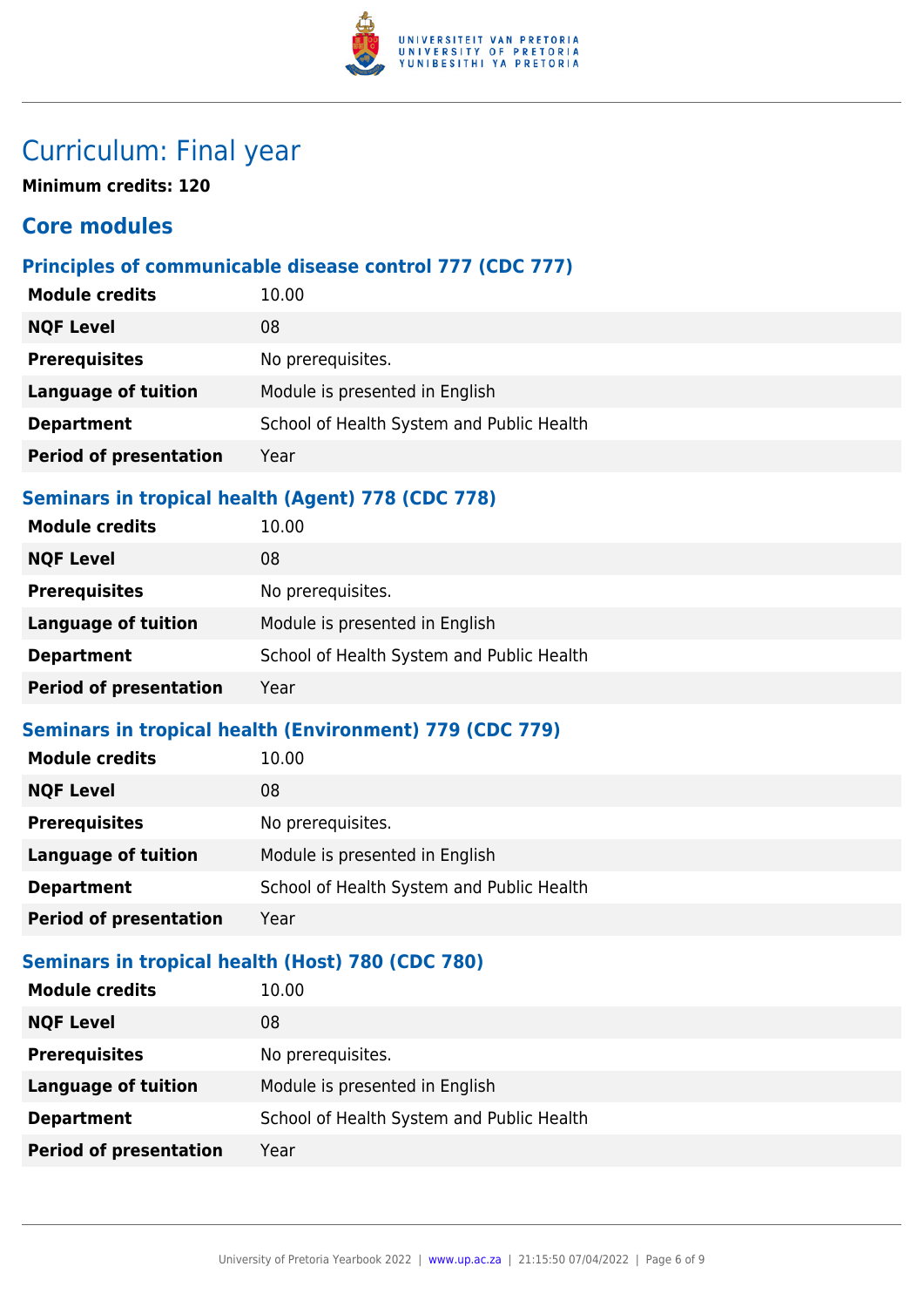

#### **Tropical health examination 784 (CDC 784)**

| <b>Module credits</b>                                      | 0.00                                      |  |
|------------------------------------------------------------|-------------------------------------------|--|
| <b>NQF Level</b>                                           | 08                                        |  |
| <b>Prerequisites</b>                                       | No prerequisites.                         |  |
| <b>Language of tuition</b>                                 | Module is presented in English            |  |
| <b>Department</b>                                          | School of Health System and Public Health |  |
| <b>Period of presentation</b>                              | Year                                      |  |
| Case studies in tropical medicine and health 785 (CDC 785) |                                           |  |
| <b>Module credits</b>                                      | 30.00                                     |  |
| <b>NQF Level</b>                                           | 08                                        |  |
| <b>Prerequisites</b>                                       | <b>CDS 771</b>                            |  |
| <b>Language of tuition</b>                                 | Module is presented in English            |  |
| <b>Department</b>                                          | School of Health System and Public Health |  |
| <b>Period of presentation</b>                              | Year                                      |  |

#### **Module content**

Six case studies that involve either clinical cases or public health cases (such as outbreaks or other public health scenarios). The cases will be presented online, one every 6 weeks, during the second year of the diploma. The scenarios will be accompanied by questions that will require desktop research and thought as well as a mastery of the materials learned during the first year, in order to answer the questions well. Each case study will be worth 5 credits and an overall mark will be provided for the six case studies. A detailed study guide will be provided online

#### **Research report 786 (CDC 786)**

| <b>Module credits</b>         | 30.00                                     |
|-------------------------------|-------------------------------------------|
| <b>NQF Level</b>              | 08                                        |
| <b>Prerequisites</b>          | No prerequisites.                         |
| <b>Contact time</b>           | as scheduled with study leader            |
| <b>Language of tuition</b>    | Module is presented in English            |
| <b>Department</b>             | School of Health System and Public Health |
| <b>Period of presentation</b> | Year                                      |

#### **Module content**

This is a research report consisting of a case series of a group of three patients with a specific infectious disease; or an infectious disease theme. The cases are selected and written up to illustrate an important clinical principle or report on or to demonstrate a variation in presentations and/ or treatment responses etc. The series must "tell a story" and offer insight rather than merely recording the clinical details of the disease episodes (although such documentation is required as part of the report).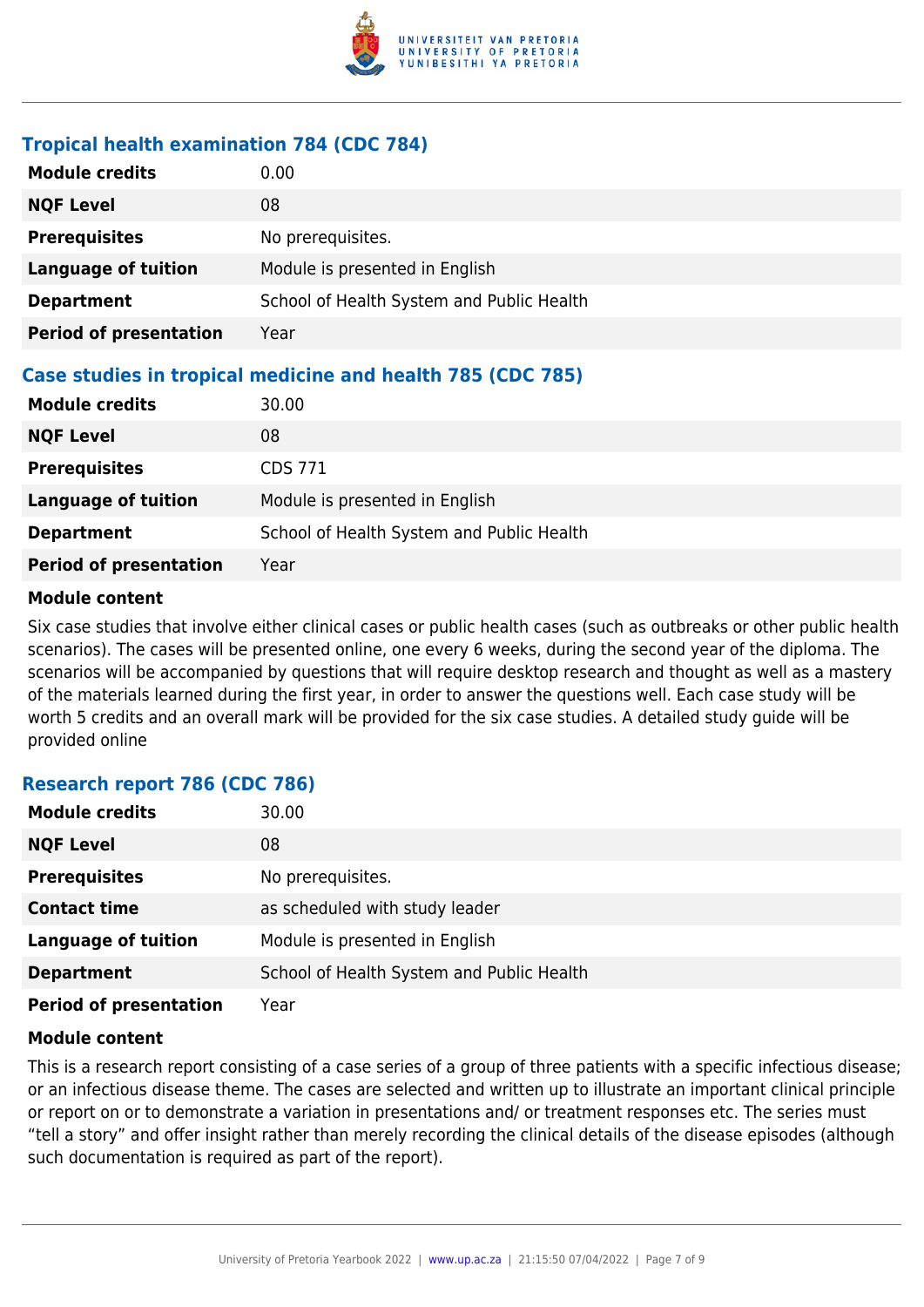

## **Clinical tropical medicine 771 (CDS 771)**

| <b>Module credits</b>                        | 5.00                                      |  |
|----------------------------------------------|-------------------------------------------|--|
| <b>NQF Level</b>                             | 08                                        |  |
| <b>Prerequisites</b>                         | No prerequisites.                         |  |
| <b>Language of tuition</b>                   | Module is presented in English            |  |
| <b>Department</b>                            | School of Health System and Public Health |  |
| <b>Period of presentation</b>                | Year                                      |  |
| <b>Investigating outbreaks 775 (CDS 775)</b> |                                           |  |
| <b>Module credits</b>                        | 10.00                                     |  |
| <b>NQF Level</b>                             | 08                                        |  |
| <b>Prerequisites</b>                         | No prerequisites.                         |  |
| <b>Language of tuition</b>                   | Module is presented in English            |  |
| <b>Department</b>                            | School of Health System and Public Health |  |
| <b>Period of presentation</b>                | Year                                      |  |

#### **Module content**

Students will learn how to investigate and determine the cause of a disease outbreak for both when the disease in question is known and when the disease in question is unknown. They will learn how to use appropriate study designs and to calculate attack rates and odds ratios in order to investigate outbreaks. They will learn how to write outbreak investigation reports.

#### **Learning in public health 778 (PHM 778)**

| <b>Module credits</b>         | 5.00                                      |
|-------------------------------|-------------------------------------------|
| <b>NQF Level</b>              | 08                                        |
| Language of tuition           | Module is presented in English            |
| <b>Department</b>             | School of Health System and Public Health |
| <b>Period of presentation</b> | Year                                      |

#### **Module content**

Special introduction to fundamentals in Executive Leadership in health

The emerging student will be taught the fundamentals in executive leadership in healthcare systems which will form the basic platform or foundation for understanding the challenges for application of leadership modalities at the different levels of healthcare service delivery in the public health service and how to begin to think and analyse how the principles of executive leadership at their level of appointment can improve health service delivery.

The regulations and rules for the degrees published here are subject to change and may be amended after the publication of this information.